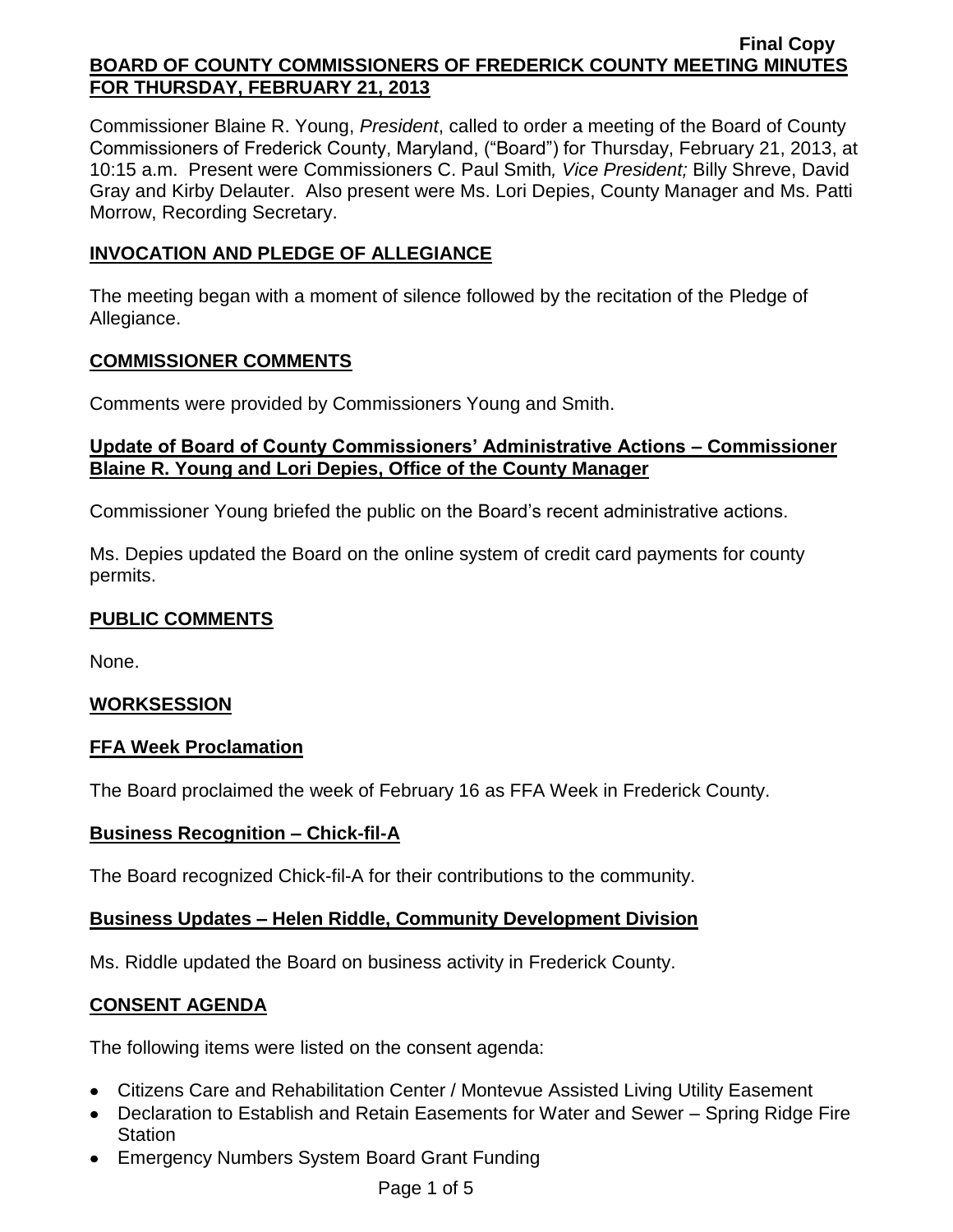- Year Four Award Addendum to Memorandum of Understanding for the Maryland-Community-Right-To-Know Fund Grant Program for 2010-2015 and Attached Budget **Transfer**
- Mental Health Management Agency of Frederick County Annual Report for FY 2012 and Strategic Plan for FY 2014

*Motion to approve the consent agenda as presented – Passed 5-0.*

| <b>COMMISSIONERS</b> | <b>MOTION</b> | <b>SECOND</b> | <b>YES</b>               | <b>NO</b> | <b>ABSTAIN</b> | <b>NOT PRESENT</b> |
|----------------------|---------------|---------------|--------------------------|-----------|----------------|--------------------|
| Young                |               |               |                          |           |                |                    |
| <b>Smith</b>         |               |               |                          |           |                |                    |
| <b>Shreve</b>        |               | "             | $\overline{\phantom{a}}$ |           |                |                    |
| Gray                 |               |               | $\mathbf{v}$             |           |                |                    |
| <b>Delauter</b>      |               |               | $\mathbf{v}$             |           |                |                    |

# **AGENDA BRIEFING**

Commissioner Young noted the following public hearing was scheduled for Thursday, February 28 at 10:00 a.m.: Repeal of the Alarm Registration Ordinance.

# **ADMINISTRATIVE BUSINESS**

# **Approval of Board of County Commissioners' Meeting Minutes**

The minutes for January 31 and February 7, 2013, were approved by unanimous consent.

### **Frederick County Government and The City of Frederick Public Safety Answering Point Memorandum of Agreement (MOA) – Jack Markey, Emergency Management Division**

Mr. Markey; Chief Thomas Ledwell, Frederick Police Department (FPD); Mr. Chip Jewell, Emergency Management Division; and Mr. Steve Haller, consultant with FPD, presented the MOA between the City of Frederick and Frederick County to enable the co-location of the FPD communications staff at the Law Enforcement Center along with the county and state emergency communications staff.

*Motion to approve the MOA as presented – Passed 5-0.*

| <b>COMMISSIONERS</b> | <b>MOTION</b> | <b>SECOND</b> | <b>YES</b> | <b>NO</b> | <b>ABSTAIN</b> | <b>NOT PRESENT</b> |
|----------------------|---------------|---------------|------------|-----------|----------------|--------------------|
| Young                |               |               |            |           |                |                    |
| <b>Smith</b>         |               |               |            |           |                |                    |
| <b>Shreve</b>        |               |               |            |           |                |                    |
| Gray                 |               | ↗             |            |           |                |                    |
| <b>Delauter</b>      |               |               |            |           |                |                    |

# **Memorandum of Understanding (MOU) (Eaglehead – Aspen North Water and Sewer Easement Maintenance Requirements) – Kevin Demosky, Utilities and Solid Waste Management Division**

Mr. Demosky briefed the Board on a proposed MOU with the Lake Linganore Association regarding additional costs related to repairs involving water and sewer within areas where pervious or porous pavement is planned to be installed.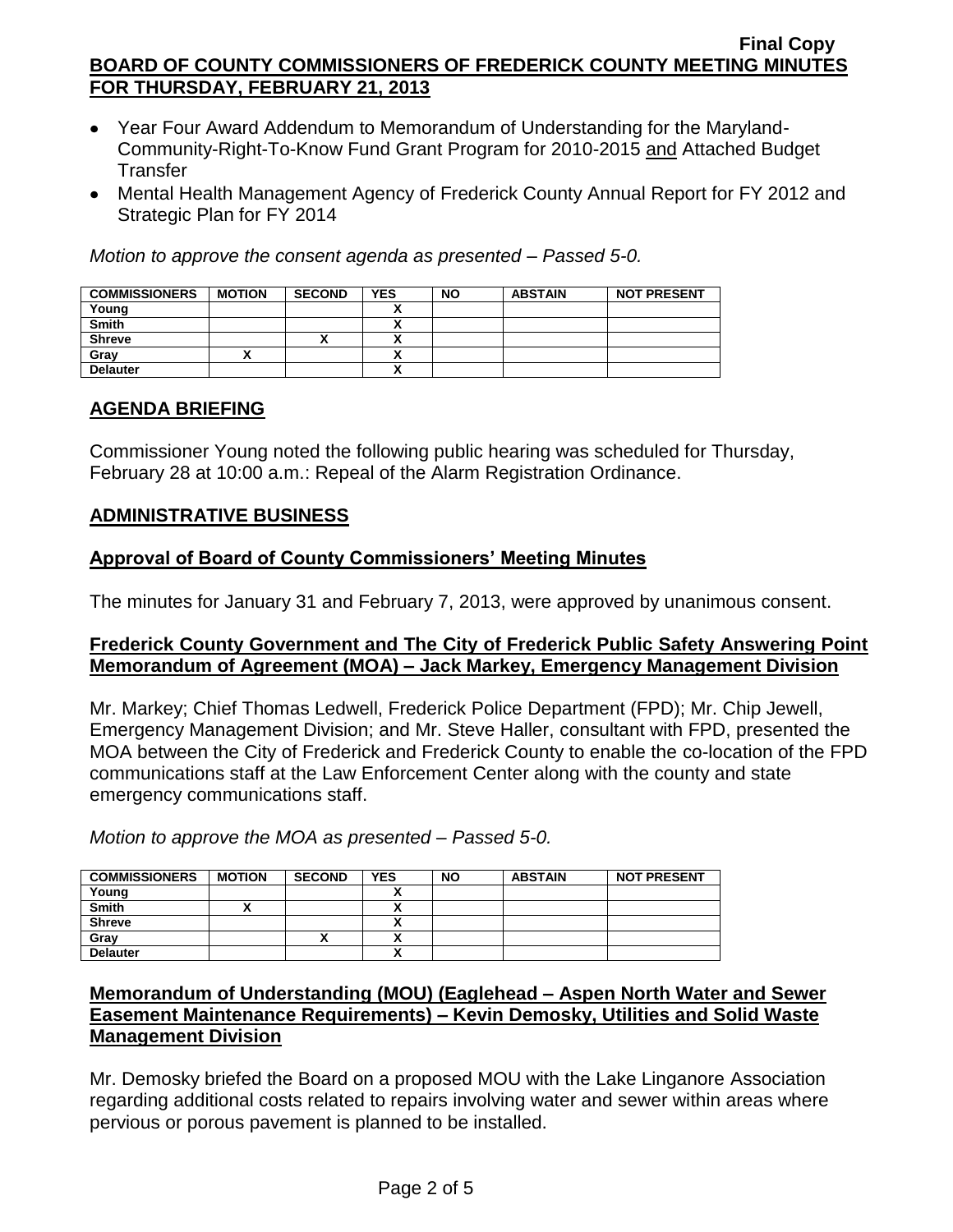*Motion to approve the MOU as presented – Passed 5-0.*

| <b>COMMISSIONERS</b> | <b>MOTION</b> | <b>SECOND</b> | <b>YES</b> | <b>NO</b> | <b>ABSTAIN</b> | <b>NOT PRESENT</b> |
|----------------------|---------------|---------------|------------|-----------|----------------|--------------------|
| Young                |               |               |            |           |                |                    |
| <b>Smith</b>         |               |               |            |           |                |                    |
| <b>Shreve</b>        |               |               |            |           |                |                    |
| Grav                 |               | ́             |            |           |                |                    |
| <b>Delauter</b>      |               |               |            |           |                |                    |

(Commissioner Delauter left the room.)

### **Resolution to Revise Certain Items on Utilities and Solid Waste Management Division's Water and Sewer Fees Schedule – Rod Winebrenner and Brenda Teach, Utilities and Solid Waste Division (DUSWM)**

DUSWM staff presented the proposed resolution to amend certain water/sewer design review and inspection fees as well as the penalties for tampering with water metering facilities or equipment.

*Motion to approve and adopt the resolution – Passed 4-0.*

| <b>COMMISSIONERS</b> | <b>MOTION</b> | <b>SECOND</b> | <b>YES</b> | <b>NO</b> | <b>ABSTAIN</b> | <b>NOT PRESENT</b> |
|----------------------|---------------|---------------|------------|-----------|----------------|--------------------|
| Young                |               |               |            |           |                |                    |
| <b>Smith</b>         |               |               |            |           |                |                    |
| <b>Shreve</b>        |               | ,,            |            |           |                |                    |
| Gray                 |               |               |            |           |                |                    |
| <b>Delauter</b>      |               |               |            |           |                | ^                  |

(A copy of the approved/adopted resolution can be obtained in the County Manager's Office or from the county's website, [www.FrederickCountyMD.gov.](http://www.frederickcountymd.gov/))

(Commissioner Delauter returned to the room and Commissioner Gray left the room.)

### **Grant Proposal to the Chesapeake Regional Information System for our Patients (CRISP) – Robert Aims, Citizens Care and Rehabilitation Center (CCRC) / Montevue Assisted Living and Pat Fleet, Office of the County Manager**

Mr. Aims and Ms. Fleet presented a grant proposal for CCRC.

*Motion to approve the grant proposal as presented; to administratively process the necessary document for execution by the Board president; and if the grant is awarded, accept the award and any required budget transfers – Passed 4-0.*

| <b>COMMISSIONERS</b> | <b>MOTION</b> | <b>SECOND</b> | <b>YES</b>   | <b>NO</b> | <b>ABSTAIN</b> | <b>NOT PRESENT</b> |
|----------------------|---------------|---------------|--------------|-----------|----------------|--------------------|
| Young                |               |               |              |           |                |                    |
| <b>Smith</b>         |               |               |              |           |                |                    |
| <b>Shreve</b>        |               |               |              |           |                |                    |
| Gray                 |               |               |              |           |                |                    |
| <b>Delauter</b>      |               |               | $\mathbf{v}$ |           |                |                    |

(Commissioner Gray returned to the room.)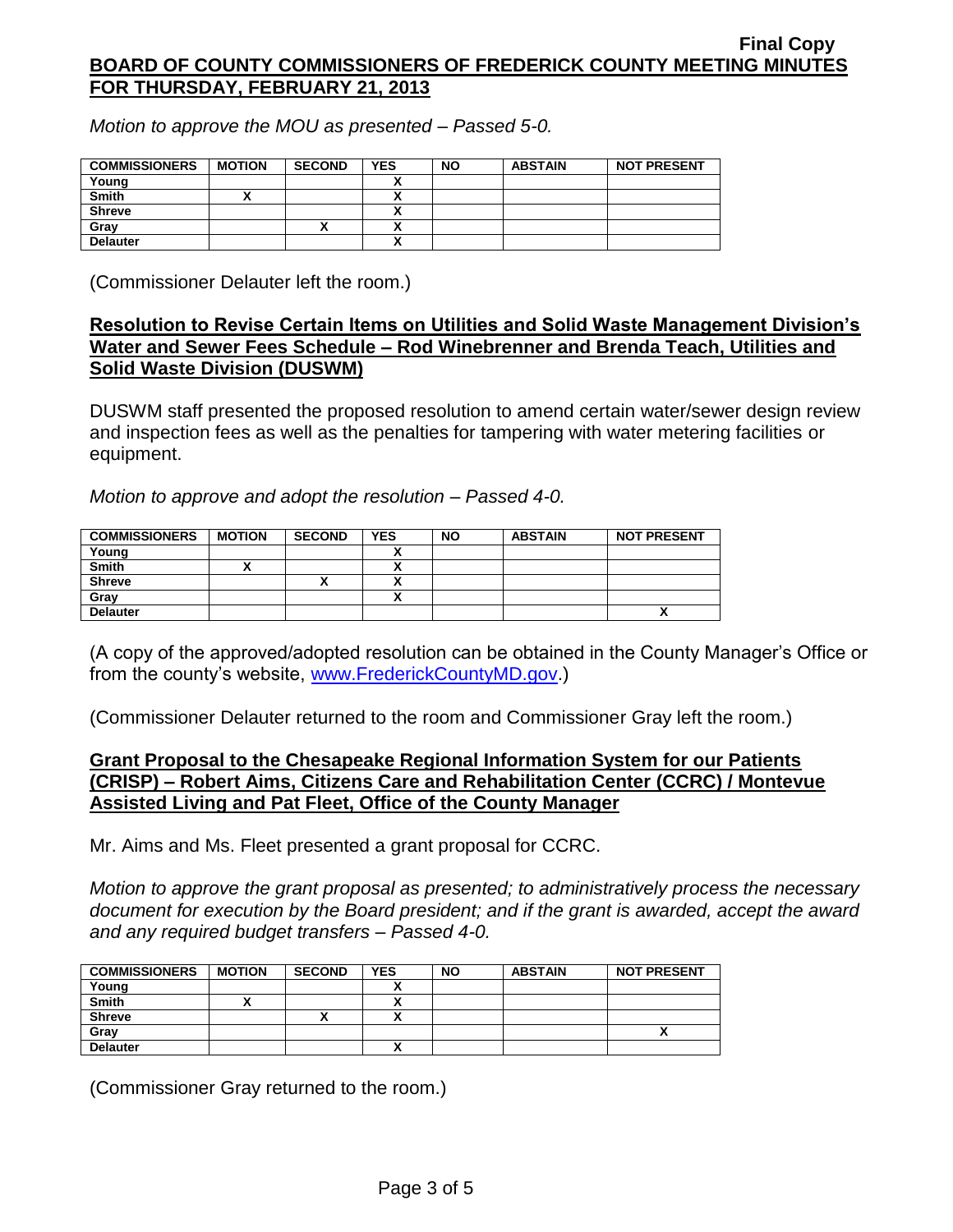# **Chesapeake Conservation Corps (CCC) Volunteer Application – Shannon Moore, Community Development Division**

Ms. Moore and Mr. Soter, Community Development Division, indicated the CCC would provide the county with a full-time program assistant to serve with the Office of Sustainability and Environmental Resources. They noted there was no direct impact to the county's general fund associated with the request.

*Motion to approve the application for a year 4 CCC volunteer from the Chesapeake Bay Trust and authorize Ms. Moore to sign as the legal applicant director – Passed 5-0.*

| <b>COMMISSIONERS</b> | <b>MOTION</b> | <b>SECOND</b> | <b>YES</b> | <b>NO</b> | <b>ABSTAIN</b> | <b>NOT PRESENT</b> |
|----------------------|---------------|---------------|------------|-----------|----------------|--------------------|
| Young                |               |               |            |           |                |                    |
| <b>Smith</b>         |               |               |            |           |                |                    |
| <b>Shreve</b>        |               |               |            |           |                |                    |
| Gray                 |               |               |            |           |                |                    |
| <b>Delauter</b>      |               |               |            |           |                |                    |

# **Formulate the Proposed FY 2014-2019 Capital Improvements Program – Kelly Weaver, Budget Office, Office of the County Manager**

Ms. Weaver briefed the Board on the changes that have been made to the draft CIP.

The Walkersville Library project was discussed. Burgess Ralph Whitmore and Ms. Gloria Rollins, Town of Walkersville; Mr. Darrell Batson, Frederick County Public Libraries; and Mr. Chuck Nipe and Mr. Wayne Roach, Public Works Division, commented on the project. It was noted Mr. Batson would work with the Town of Walkersville and the Board of Education regarding the library project.

*Motion to send the draft CIP to public hearing with recommended changes – Passed 5-0.*

| <b>COMMISSIONERS</b> | <b>MOTION</b> | <b>SECOND</b> | <b>YES</b> | <b>NO</b> | <b>ABSTAIN</b> | <b>NOT PRESENT</b> |
|----------------------|---------------|---------------|------------|-----------|----------------|--------------------|
| Young                |               |               |            |           |                |                    |
| <b>Smith</b>         |               |               |            |           |                |                    |
| <b>Shreve</b>        |               |               |            |           |                |                    |
| Gray                 |               |               |            |           |                |                    |
| <b>Delauter</b>      |               |               |            |           |                |                    |

# **Legislative Issues – John Mathias, Office of the County Attorney and Ragen Cherney, Office of the County Manager**

Mr. Mathias and Mr. Cherney briefed the Board on the issues before the Frederick County delegation members.

# **COMMISSIONER COMMENTS**

None.

# **PUBLIC COMMENTS**

None.